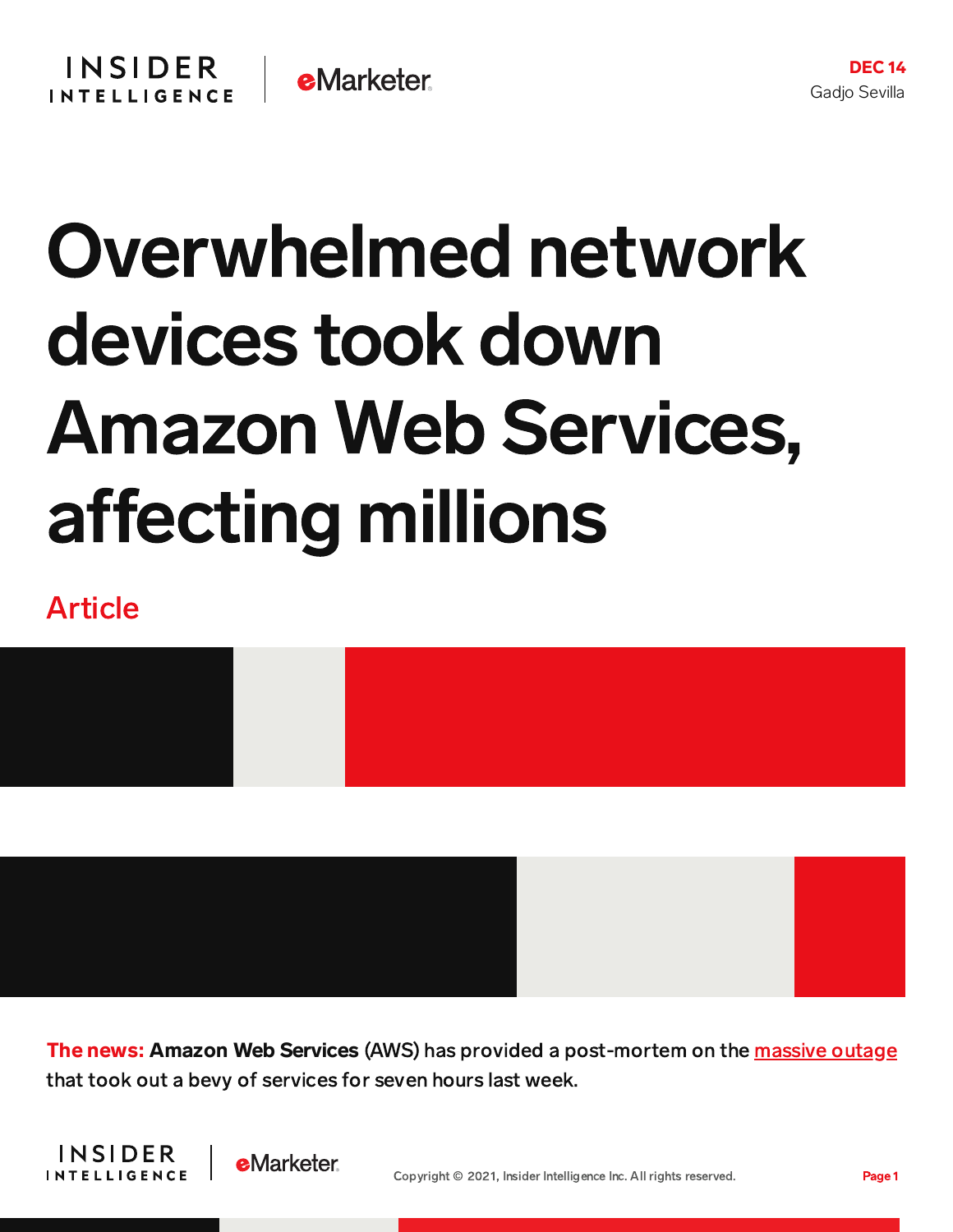How we got here: AWS [stated](https://aws.amazon.com/message/12721/?ascsubtag=[]vg[p]22593585[t]w[r]theverge.com[d]D) that a large surge of connection activity and congestion overwhelmed servers and network connections, leading to a widespread outage.

- The AWS outage last week originated in the US-East region in Northern Virginia, which is notorious for breaking. Internally known as IAD, this location opened in 2006, just as Amazon launched AWS, [per](https://www.businessinsider.com/amazon-projects-mitigate-outage-prone-aws-cloud-region-buckeye-holiday-2021-12) Insider.
- Services running on AWS servers that went offline included Disney Plus and Delta Airlines; network games like PUBG, League of Legends, and Valorant; various Amazon services like Kindle ebooks, Amazon Music, and Ring cameras; as well as Tinder, Roku, Coinbase, and Venmo, among others.
- US-East has the largest concentration of AWS data centers in the world but has become an inside joke among some employees for often needing fixes. A major AWS customer told Insider that the IAD data centers are typically "a large failure point" for those who rely on it as their primary AWS region.
- At least nine of the 17 largest outages in AWS history originated from IAD data centers, according to **AWS Maniac**, a blog tracking AWS service disruptions.
- AWS is responding by disabling scaling activities that triggered last week's event.

The problem: We're starting to see cracks in cloud infrastructure providers' ability to keep a growing list of internet services and apps online. AWS' recent outage exposes the fragility of busy data center regions.

- The proliferation of streaming services, online gaming platforms, IoT devices, and online services is taking its [toll](https://www.usatoday.com/story/tech/2021/06/08/fastly-outage-internet-cloud-computing-online-crash-how-prepare/7600097002/) on an internet infrastructure that's several decades old or simply can't scale fast enough to meet demand.
- Recent outages are also taking [longer](https://www.zdnet.com/article/facebooks-giant-outage-this-change-caused-all-the-problems/) to resolve, indicating that massive growth is quickly becoming unmanageable.

The bigger picture: We're seeing the effects of overwhelming highly centralized data regions and the over-reliance on a handful of providers that can take down wide swaths of the internet when their systems fail.

AWS is hoping to be able to better track outages of this magnitude. "We expect to release a new version of our Service Health Dashboard early next year that will make it easier to

**INSIDER** 

**INTELLIGENCE** 

**e**Marketer